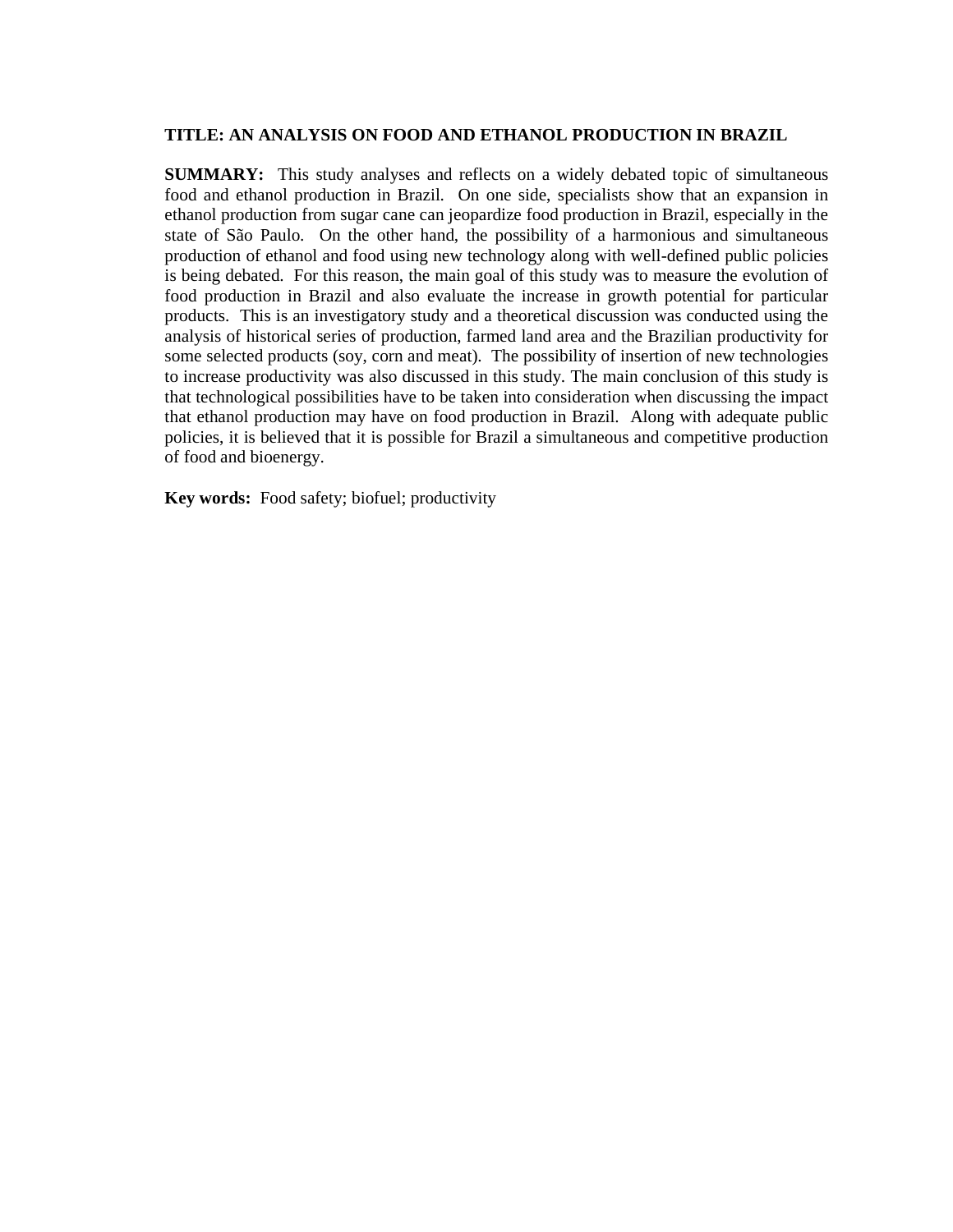#### **1. INTRODUCTION, RESEARCH PROBLEM AND OBJECTIVE**

The National council of food and nutritional safety of Brazil –CONSEA, 2008 – (Conselho Nacional de segurança alimentar e nutricional do Brasil) have analyzed the recent crisis in the global food system and their consequences to the safety of food and nutrition in Brazil and in the world. The CONSEA (2008, p1) have identified several reasons to justify the world food crisis, and they are the following:

*"A continued raise in demand for food is one of the main factors for the raise in prices. This was due to the increase in income in developing countries such as China, India and Brazil among others. In addition to this, international food supplying countries suffered harvest problems due to climate changes. This scenario was even more worsened because basic grains such as corn and soy were used for the production of ethanol. In Brazil, the availability of unused or damaged farmable land has been used to justify the monoculture model (sugar cane) and also to hide the fact that in many areas food production is losing ground to agrofuel".* 

Based on this information, the CONSEA, in order to establish safety policies recommends regulating mechanisms to avoid the expansion of monocultures specially the ones allocated to biofuel production. These mechanisms should be used to veto public loans for crops in which their expansion would happen over the areas used for food production.

On the other hand, the potential for biofuel as an alternative to compose the world´s energy matrix has been widely discussed in the world specially when the oil barrel prices reached the highest levels in the first semester of 2008 and an energy world crisis was evident. Because of this, specialists forecast that the production of bioenergy from sugar cane could place Brazil as one of the greatest suppliers of energy. Jank( 2008, P.1);

*"We are talking about totally renewable clean electrical energy with low environmental impact and reduced construction time. It is available in the heart of the centers with the most electrical consumption precisely in the driest months of the year (it makes this energy not only clean and renewable but highly complementary to hydroelectric seasons)…* 

*…It is indeed possible to produce, food, beverages, fibers, fuel and electrical energy from agricultural products in a sustained and competitive way eliminating neo-Malthusian traces buried by the history of evolution of agricultural technology".* 

Souza *et al (2008)* believes there are no evidence that the sugar cane crops in Brazil are replacing cattle-raising and soy, but there are evidences that soy crops are entering pastures, sugar cane and corn areas.

In many cases the international discussion about the competition between ethanol production and food production is distorted because of distinct realities in different countries. For this reason, an analysis of the corn ethanol production in the United States is totally different from the analysis of sugar cane ethanol production in Brazil because of land availability, energy conversion rate and the technologies used.

It is noticed that a challenge for the Brazilian agri-business is to supply the demand for bioenergy without affecting food production for the internal market as well as for export. This article intends to show the potential of Brazil, particularly the State of São Paulo, in simultaneously produce food and biofuel to supply the internal and external markets.

 The overall goal of this research is to asess the food production evolution in Brazil and the possibility for increase in productivity for some specific products. The specific goals are:

- To analyze the production evolution of soy in Brazil and in the state of São Paulo;
- To analyze the production evolution of corn in Brazil and in the state of São Paulo;
- To analyze the production evolution of meat in Brazil and in the state of São Paulo;
- To analyze some coexisting possibilities in bioenergy and food production in Brazil.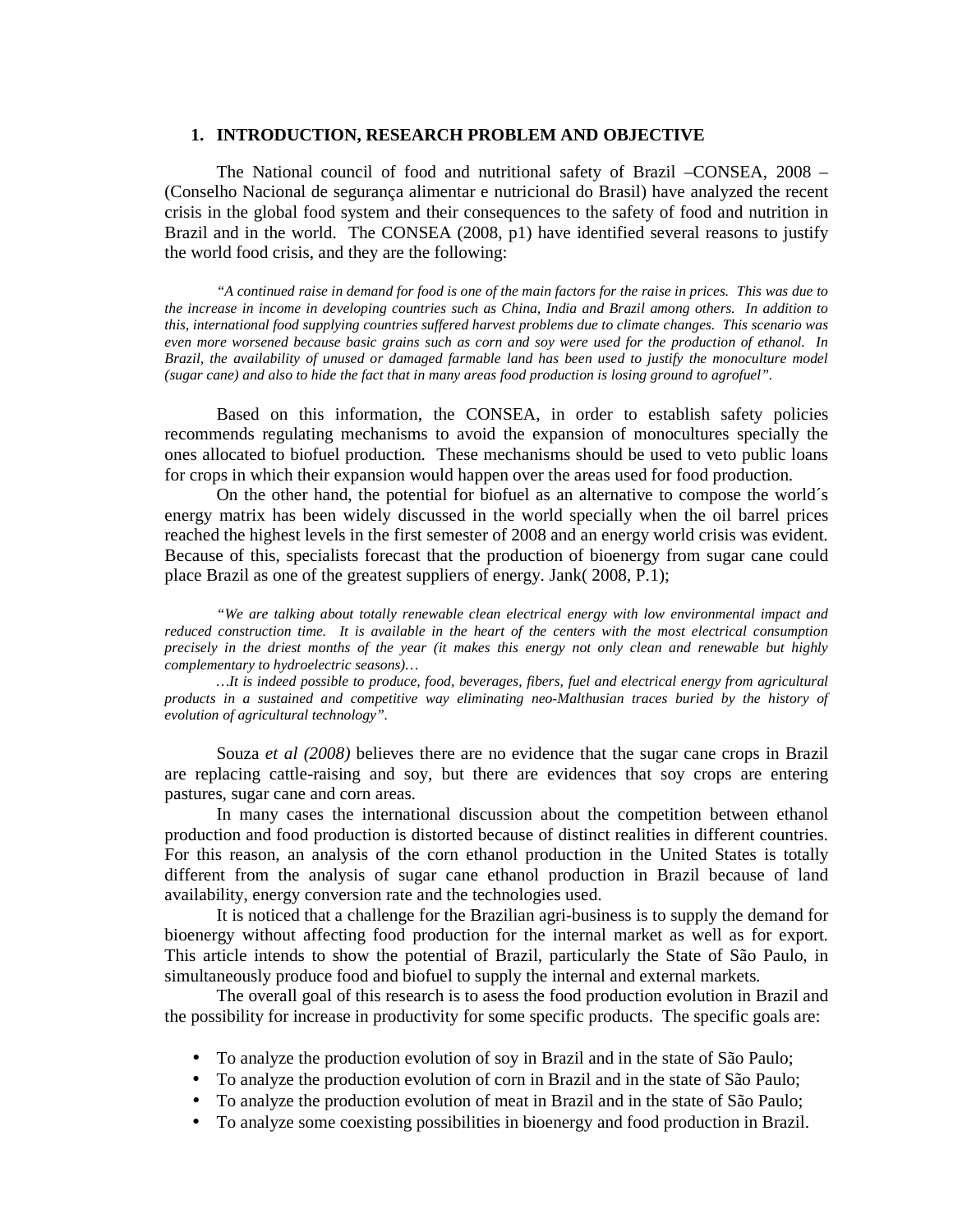### **2. BIBLIOGRAPHIC REVIEW**

In the past years the world has experienced a unique process of economic growth stimulated by advances in the economies of developing countries. According to forecasts from the CIA (Central Intelligence Agency) the world's GNP (Gross National Product) grew aproximately 3.8% in 2008. This growth was triggered by the performances of countries such as China (9.8%), India (7.3%) and Rusia (7.4%). Such growth demands a large quantity of raw materials such as agricultural commodities.

According to Pinstrup-Anderen *et al* (1999), in 2020 the world population will be 7.5 billion people. This will mean an addition of 73 million people after 1995. A total of 97.5% of this populational growth will happen in less developed countries and the participation of these countries on the global population will move from 79% to 84%.

In his work ""*An Essay on the Principle Population as it Affects the Future Improvement of Society, with Remarks on the Speculation of Mr. Godwin, Mr. Condorcet, and Other Writers*" Thomas Malthus stated that *"the growth power of a population is indefinetly greater than the power that land has to produce means of subsistance for the man". He considered that "the population when not controlled grows in geometrical progression while the means of subsistance grows in arithmetic progression"* (MALTHUS, 1983, p.283).

Malthus (1983, p.315) referred to famine in the following way:

*"Famine seems to be the last frightening resource of nature. The power of population growth is greater than the soil's power to produce subsistence for man in which premature death in one way or the other aflicts mankind. The addictions of mankind are active and skilled agents for population reduction. They are the predecessors of the great army of distruction and frequently execute the dreadful job themselves. However when they fail in this war of extermination, periods of diseases, epidemics, pests and plague become active with horrible disposition eliminating thousands and hundreds of thousand of men. When success would be incomplete watchful the gigantic famine with a powerful blow sweeps the population and the food of the world".* 

 However, according to Galvão Junior (2008), Malthus remained totally oblivious of the technical progress that was happening and would continue to happen in agriculture. He thought that the world would permanently be near a state of starvation and that a possible increase in agricultural productivity would be followed by fast populational growth wich would consume all of the existent production and leave mankind in the same state of poverty.

Malthus concluded that the rhythm of populational growth would be faster than the rhythm for food growth (geometric progression versus arithmetic progression). In addition, he concluded that in the future possibilities for increase in farmed land would not exist because all continents would use their land for cattle-raising and the population would continue to grow. (HENRIQUES, 2007).

On the supply perspective, Malthus did not consider the incredible expansion in agricultural productivity due to advances in technology. On the demand perspective, he also did not consider the success in family planning that would lead to a reduction in the growth of the demographic rate.

In the past decades the technological evolution in cattle-raising has been fast causing structutal changes in the market forcing business people to frequently adapt to changes. This evolution happened in several areas such as chemical (herbicides, insectides, fungicides, veterinarian products and hormones among others); biochemical (vaccines, probiotics); vegetal and animal genetics (hybridization, transgenics , industrial breeding, population selection, cloning, sexed semen); mechanization(subsoil inspection, direct planting, sowing machines); microelectronics (softwares, internet, e-commerce); agricultural handling (direct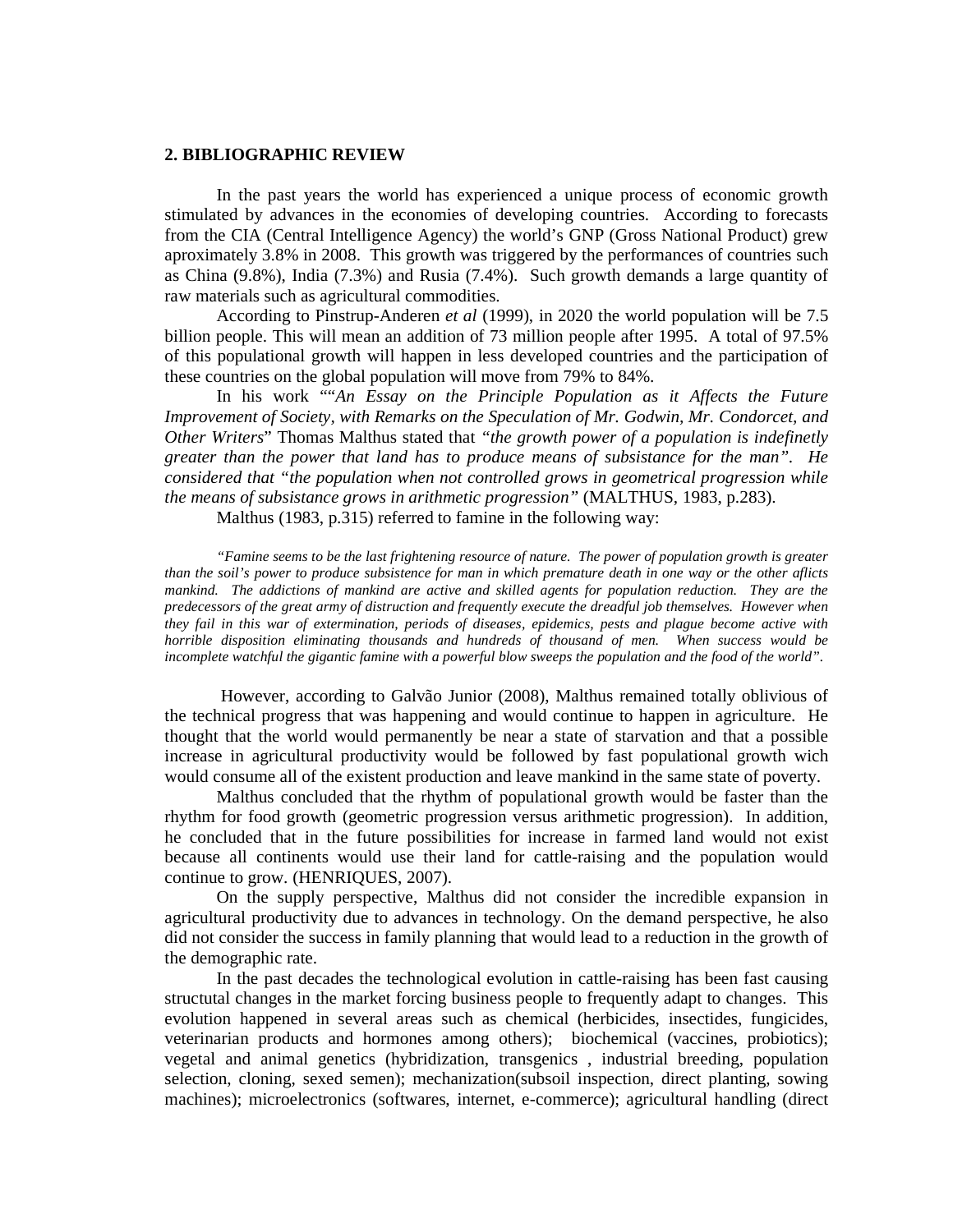planting, super density planting, populational density); new materials (varieties, processed products) and also balanced diet among others (ARAÚJO, 2005).

Also according to Araújo (2005), between 1995 and 2005 regardless of a smaller growth of farmed areas the amount of this area was between 37 and 48 million of hectares. The Brazilian grain production grew annualy beginning 1990 with 57.8 million tons and reaching 132 million tons in the 2004/2005 harvest. The small growth in farmed area compares against the fast growth in grain production. Similar situation can be observed in other segments such as cattle-raising and in the fruit culture.

Since Malthus presented his theory, it is common to hear speechs about the relationship between hunger in the planet and populational growth described in very simple terms. For Henriques (2007), the hunger that afflicts more than half of the world's population is a result of bad income distribution and not lack of food production.

In Brazil, food safety depends essentially on the purchasing power of a person to buy these foods. A significant part of the Brazilian population has such low income that they are obviously not safe about food (HOFFMAN, 1995). We can conclude that the problem of hunger in Brazil is not caused by a possible decrease in food availability but basically from demand. This is due to an enourmous lack os social equality existing in the country and also the marginalization of great part of the population. (CARVALHO FILHO, 1995).

## **3. METHODOLOGY**

This study shows the result of an exploratory research. As observed by Selltiz *et al* (1967), in researches in which the main goal is to become familiarized or obtain a new understanding of a phenomenon, exploratory studies are the most appropriate. This study is conceptual and analytical and an empirical modeling was not performed.

According to classification proposed by Marconi & Lakatos (2007), this article is a theorical discussion that analyzes the imcompatibility issues between the simultaneous production of food and biofuel in Brazil. Initially, there were favorable and unfavorable arguments about the possibility of coexistence in the production of food and biofuel in the country. Secondary data was collected about production, productivity and farmed land for the cultures of corn and soy. Similar data was also collected for meat. Historical series of information was obtained at CONAB -Companhia Nacional de Abastecimento do Brasil (Supply Agency of Brazil), MAPA Ministério da Agricultura, Pecuária e Abastecimento brasileiro (Brazilian Ministry of Agriculture and cattle-raising) and FNP Intitute. For the grains, the 1976 to 2007 historical series was used while the historical series of 1998 to 2008 was used for meats.

Based on the information of the historical series of farmed land, production and productivity, the potential for the state of São Paulo and Brazil to supply internal demand and part of external demand for food was analyzed. Some alternatives for increasing the production for food without the need to increase new areas were discussed.

# **4. RESULT ANALYSIS**

### **4.1 The increase in agricultural production in Brazil**

 According to forecasts of MAPA 2008 -Ministério da Agricultura, Pecuária e Abastecimento brasileiro (Brazilian Ministry of Agriculture and cattle-raising), the GNP for agribusiness in 2007 was R\$ 564.36 billions while in the year of 2006 the GNP was R\$ 540.1 billions. The participation of agribusiness in the overall GNP of Brazil in 2007 was aproximately 23.3%.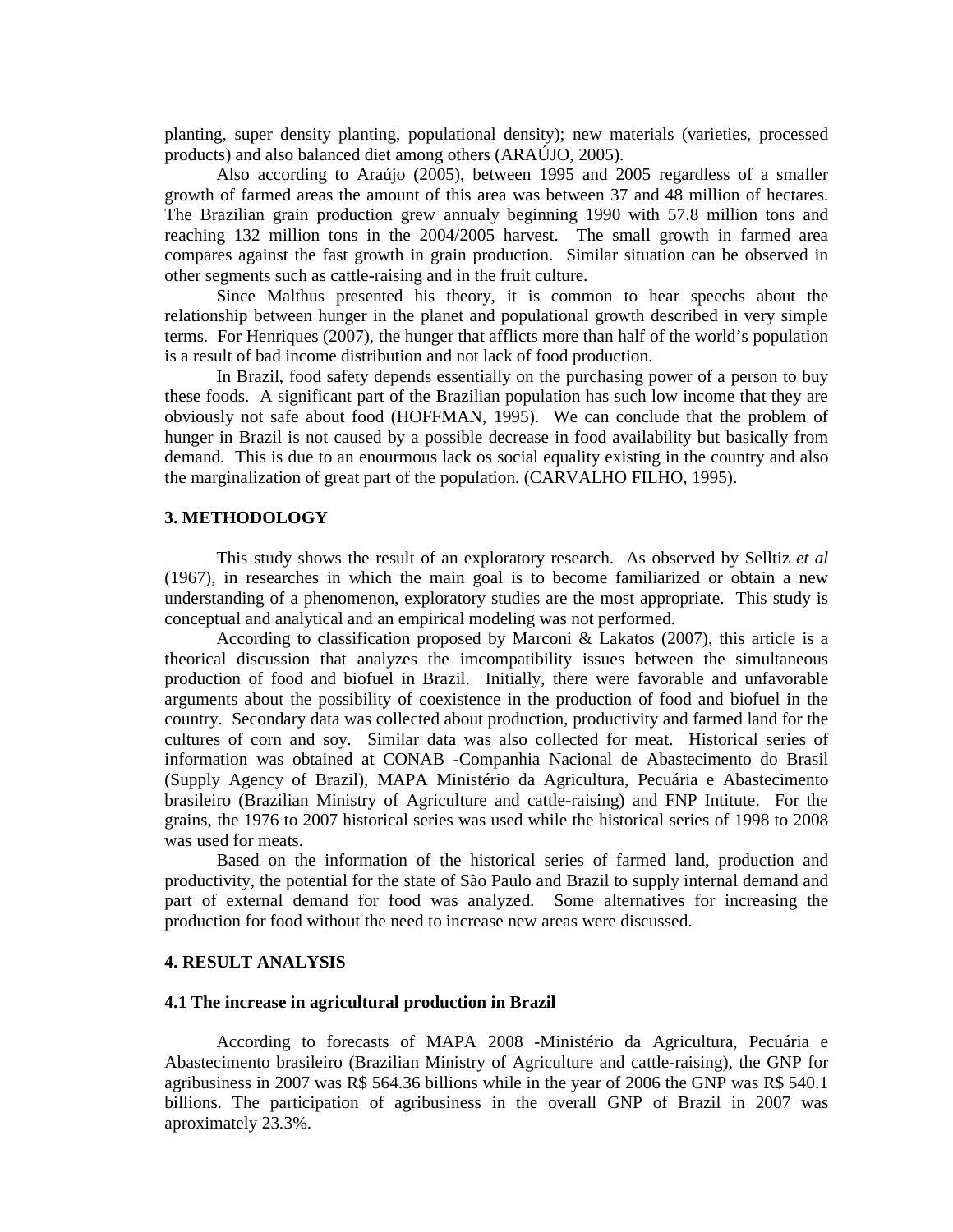Table 1 shows that in Brazil in the period from 1990 and 2007, the cattle-raising business obtained an average growth higher than industries and services. The average annual growth rate for cattle-raising in the same period was 3.09% against 1.78% for services and 1.79% in the industry. In an analysis of a more recent period, the growth rates from the year 2000 to 2007 were higher and cattle-rising was superior to the others (MAPA, 2008).

| Average for the 1990 decade          |          |          |        |
|--------------------------------------|----------|----------|--------|
| Total                                | Industry | Services | Cattle |
| 1,73                                 | 0.77     | 1,37     | 2,48   |
| Average from 2000 to 2007            |          |          |        |
| Total                                | Industry | Services | Cattle |
| 2,8                                  | 3,08     | 2,29     | 3,84   |
| Average from the 1990 decade to 2007 |          |          |        |
| Total                                | Industry | Services | Cattle |
| 2,2                                  | 1,79     | 1,78     | 3,09   |

Table 1: Annual growth rates for the real Brazilian GNP in different sectors (%).

Source: Prepared by MAPA based in FGV and IPEA (2008).

 According to the Institute of Agricultural Economics(IAE, 2008), no other country in the world, even if they present favorable geographical conditions, soil and climate, posses enough farmable land to satiate the consumption of food for so many people like Brazil. The food export results are so expressive that even when the exchange rate of the dollar reached the lowest levels, the total value exported by the agribusiness sector jumped from US\$52.04 billions in 2006 to US\$ 61.84 billions in 2007. The exports for the sector corresponded to around 35% of the US\$ 160.65 billions exported by Brazil in the last year. The fall of the Brazilian trade balance which due to the rise in imports went from US\$ 46.46 billions to US\$ 40.03 billions in the same period, it can be said that the balance of US\$ 44.73 billions in agribusiness sustained the surplus in 2007.

Data from the agency of international commerce (Secretaria de Comércio Exterior - SECEX, 2008) show that soy export was the highest contributer for the positive result in 2008 totalling more than US\$ 11 billion. Almost 59% of this exported value was in grains, 26% in bran and 15 % in oil.

 In the last years the historical Brazilian trend is growth in cattle-raising as shown in figure 1. An intersting aspect to be observed is the boost in grain production (peanuts, cotton, oat, rye, barley, beans, sunflower, castor beans, corn, soy, sorgo, wheat, triticale) was caused by an improvement in productivity of these cultures and not because of the raise in farmed areas.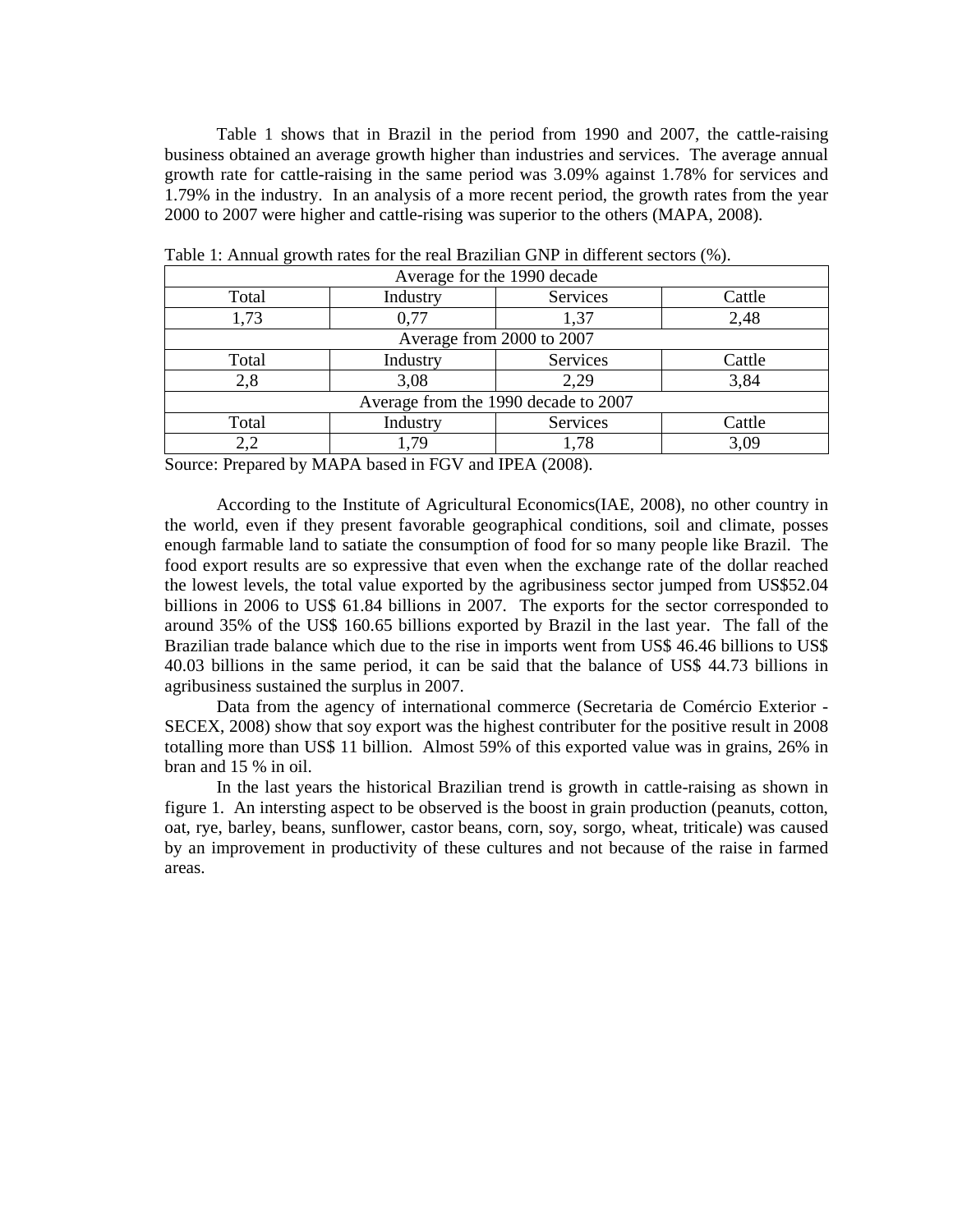

Figure 1: Brazilian grain Production and Productivity from 1976 to 2008\*. Source: Prepared by the authors based on CONAB data (CONAB, 2008). \* Estimate

A raise in productivity increased the availability of food from cattle and this was a positive factor and an answer to the world populational growth. As a result, Brazil currently exports a large part of the food it produces supplying not only internal demand but also part of the world's demand. Mapa (2008) estimates point in the direction that Brazil may still supply great part of the external demand for food. For soy beans, for example, in the Brazilian harvest of 2006/2007, 26 million tons out of the 56 tons produced was exported. In 2016/2017, Brazil might produce 93 million tons and export 51 million tons. This will represent a growth in export of almost 100% in the period of ten years.

In regards to the supplying capacity for the internal market, the Brazilian agriculture has also been efficient. In the 1976/1977 harvest, Brazil harvested 47 million tons in grains which represented 470 kilograms per capita. In 2006/2007, 140 million grains was harvested which corresponded to 761 kilograms per capita.

This number shows that the Brazilian production has been increasing in larger proportions if compared to the population growth in the country. This continued growth generates a product surplus to be destined for export.

Simultaneously with grain production, sugar cane production in Brazil has also increased significantly in 30 years jumping from 88.92 million tons in 1975 to 457.98 million tons in 2006. This can be seen in figure 2 according to data from UDOP- (União do Produtores de Bioenergia, 2009)

What is interesting about these figures is that the area for this culture did not expand in the same proportion. It went from 1.9 million hectars in 1975 to 6.19 million hectars in 2006. The increase in production was 515.05% while the increase in area was 325.78%.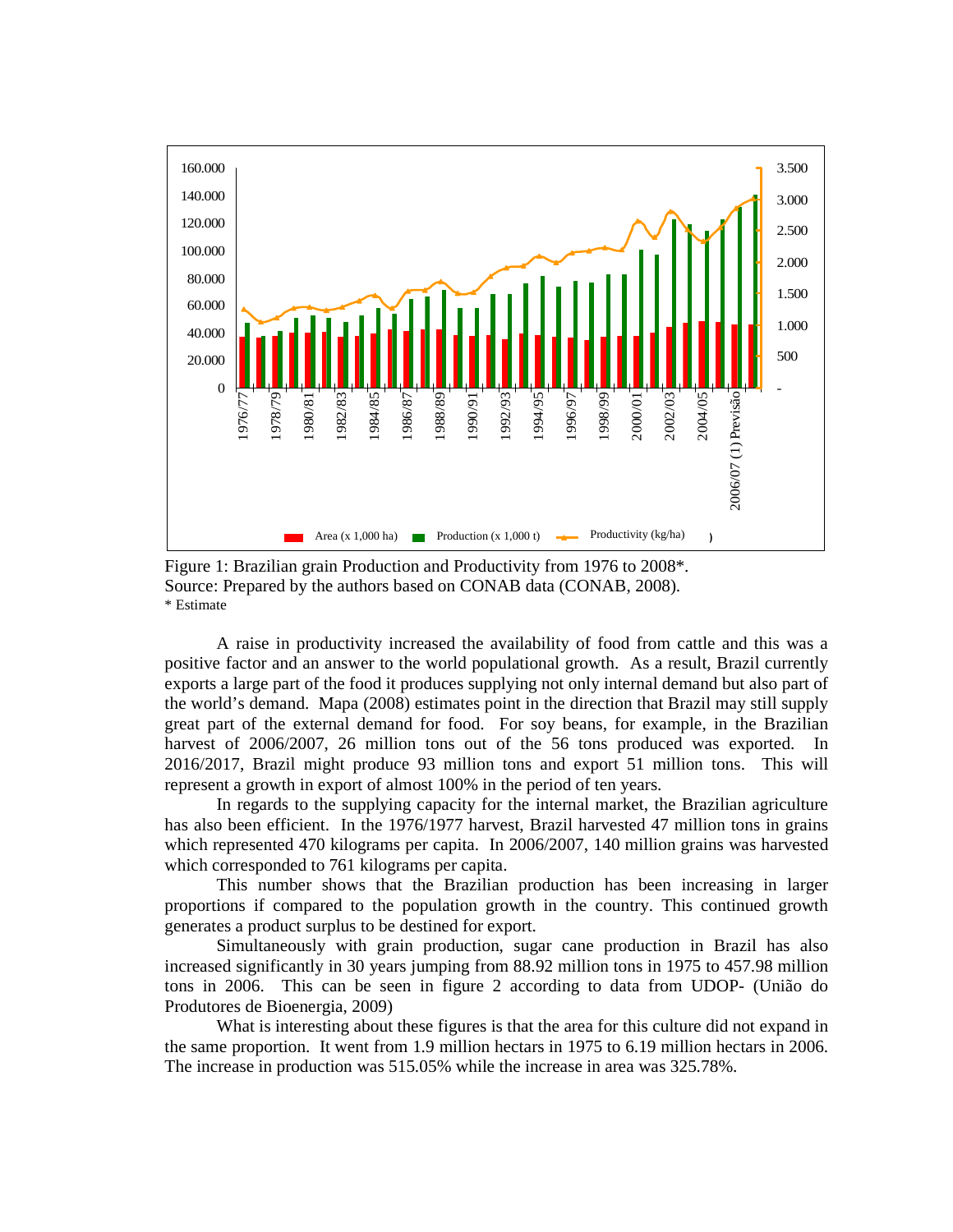

Figure 2: Production, Productivity and total area of Brazilian sugar cane from 1975 to 2006. Source: Prepared by the authors based on UDOP.

Brazil has the potential to grow and supply the needs of the world. The total area of Brazil is approximately 850 million hectares. Supposing that 490 million of these hectares are unusable (roads, the Amazon, lakes, cities), there are still approximately 340 million hectares of farmable land. In this area, 61 million hectares are already farmed with cultures like soy, corn, sugar cane and others. Also in this area there is 200 million hectares with pastures and 80 million hectares of new areas (MAPA, 2008).

# **4.2 Soy production**

The productive chain of soy corresponds to a large part of the Brazilian GNP. This grain is one of the most important among all exported products from Brazil. In 2004, the total amount exported was 19.25 tons of soy in beans, 14.48 million tons in soy bran and 2.5 million in crude or refined soy oil.(CONAB, 2008)

The United States, Argentina and Brazil are among the biggest powers in the soy world market. Considering the total exported value of the soy complex, since mid 1990's Brazil has had a growing participation in the world market. Such permanent growth did not occur in the United States. (SAMPAIO *et al*., 2006).

According to Data from the Food and Agricultural Policy Research Institute (FAPRI, 2008), in the 2016/2017 harvest the world will produce approximately 279.7 million tons (23% more than the 2006/2007 harvest). Brazil will be responsible for 33% of this production (92.63 million tons), because of countless factors such as area expansion, raise in productivity and better transportation alternatives.

Next, figure 3 shows in tons and hectares the growth of soy production in Brazil in the period from 1976 and 2008 (estimate). Data taken from CONAB (2008). While the farmed area grew around 300% between 1976 (7 million hectares) and 2007 (21 million hectares), the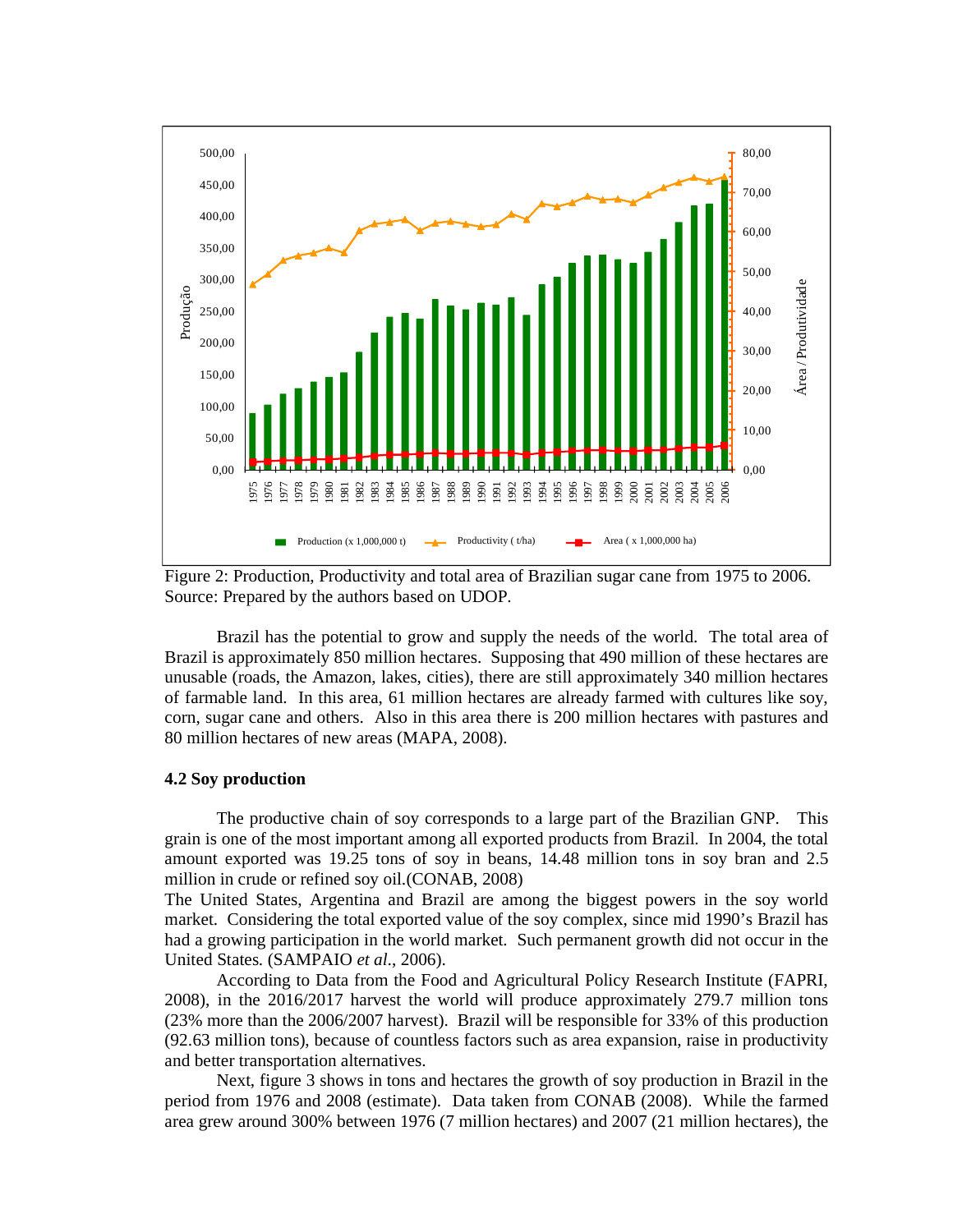Brazilian production grew almost 500% (12 million tons in 1976 to 60 million tons in 2007). The greatest advance happened in productivity jumping from 1.78 kg per hectare in 1976 to 2.835 kg per hectare in 2007.



Figure 3: Production and Productivity of soy in Brazil from 1976 to 2008\*. Source: Prepared by the authors based on data from (CONAB, 2008). \* Estimate.

Figure 4 shows the production, farmed area and soy productivity in the state of São Paulo where soy rivals with sugar cane. In 12 years the farmed area with sugar cane has increased almost 2 times in this state, from 2,886,000.3 ha in 1995/96 to 5,497,000.1 in 2007/08 (IBGE, 2009). It can be observed that even though this region is dedicated to sugar cane, because of both natural and economical factors, ethanol does not necessarily nullify the production of food.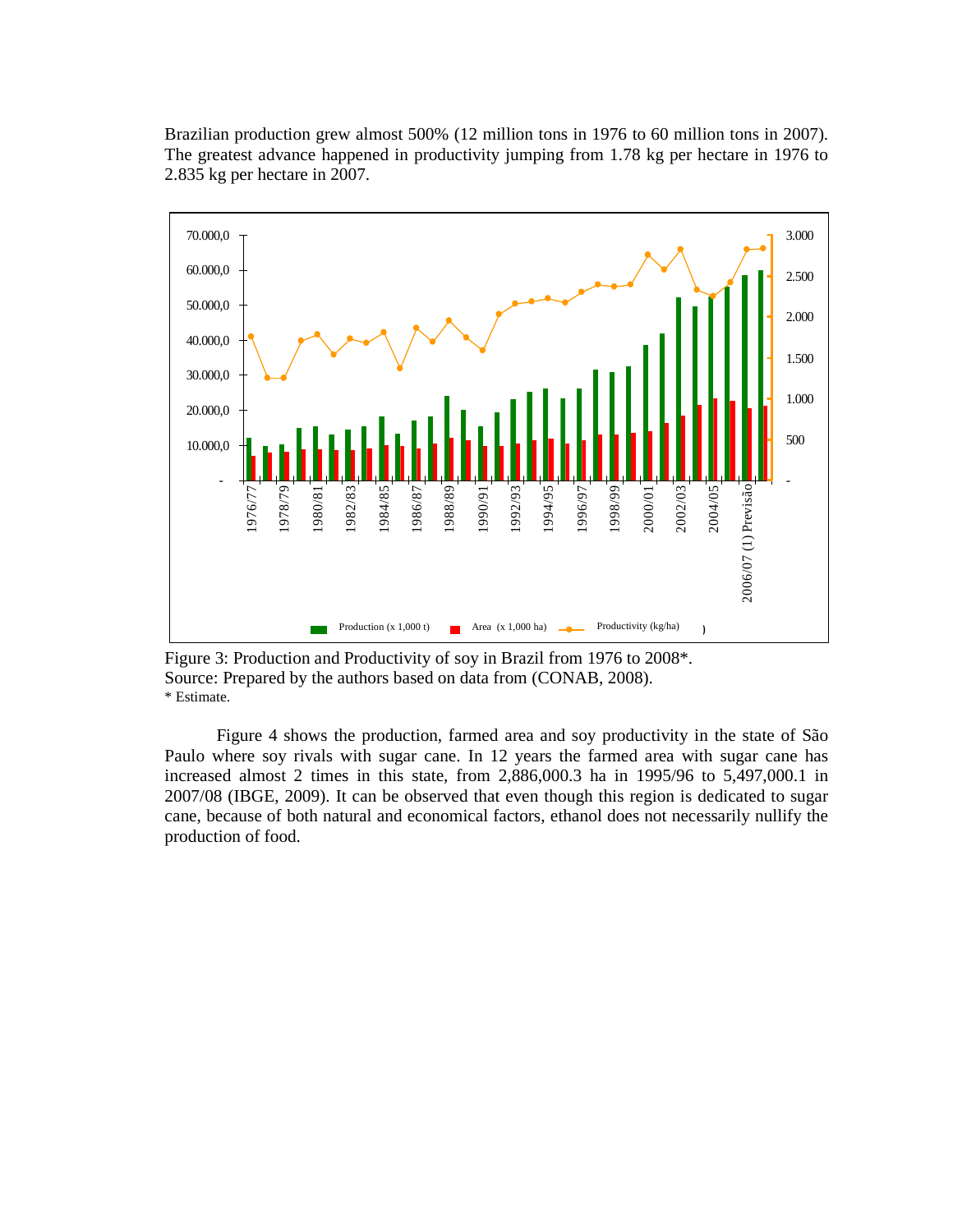

Figure 4: Production and Productivity of Soy in the state of São Paulo between 1976 and 2008\*.

Source: Prepared by the authors based on data from (CONAB, 2008). \* Estimate.

Because of technological advances in production, the state of São Paulo was able to increase soy production even with the reduction of the soy area in the past 12 years, from 575,000 ha in 1996/97 to 526,000 ha in 2007/08. In addition, because of its leguminous nature, soy farming keeps nitrogen in the soil which is necessary for culture rotation. This culture rotation can benefit the farming of other cultures such as peanuts and beans.

### **4.3 Corn production**

The Brazilian corn production is characterized by the division of two stages of planting. The first harvest or summer planting happens traditionally during the raining season which goes from the end of August (south of the country) until October or November (midwestern and southeastern Brazil). In the northeast of Brazil this period occurs in the beginning of the year. Recently, the production obtained in the little harvest (second harvest) has increased. This second harvest is planted extemporaneously in February or March almost always after the early soy. This second harvest is mainly planted in the mid-west region and in the states of Paraná and São Paulo (EMBRAPA, 2008).

 According to forecasts from FAPRI (2008), the world's overall area with corn must grow reaching 156.6 million hectares in the years 2016/2017 mainly caused by an increase in price for this cereal. Due to growth in planted areas and increase in productivity, the production should reach 850 million tons in this same year. This means an increase of 148.4 millions in the next 10 years. In this same period the use of corn for the manufacturing of animal food might increase to 46% while the industrial use and the use for food will increase to 75.9 million tons.

 From figure 5 we can understand that this growth in production due to the increase in planted areas and improvement of productivity also occurs in Brazil. In 30 years the Brazilian production of corn increased approximately 32 million tons, going from 19.25 million tons in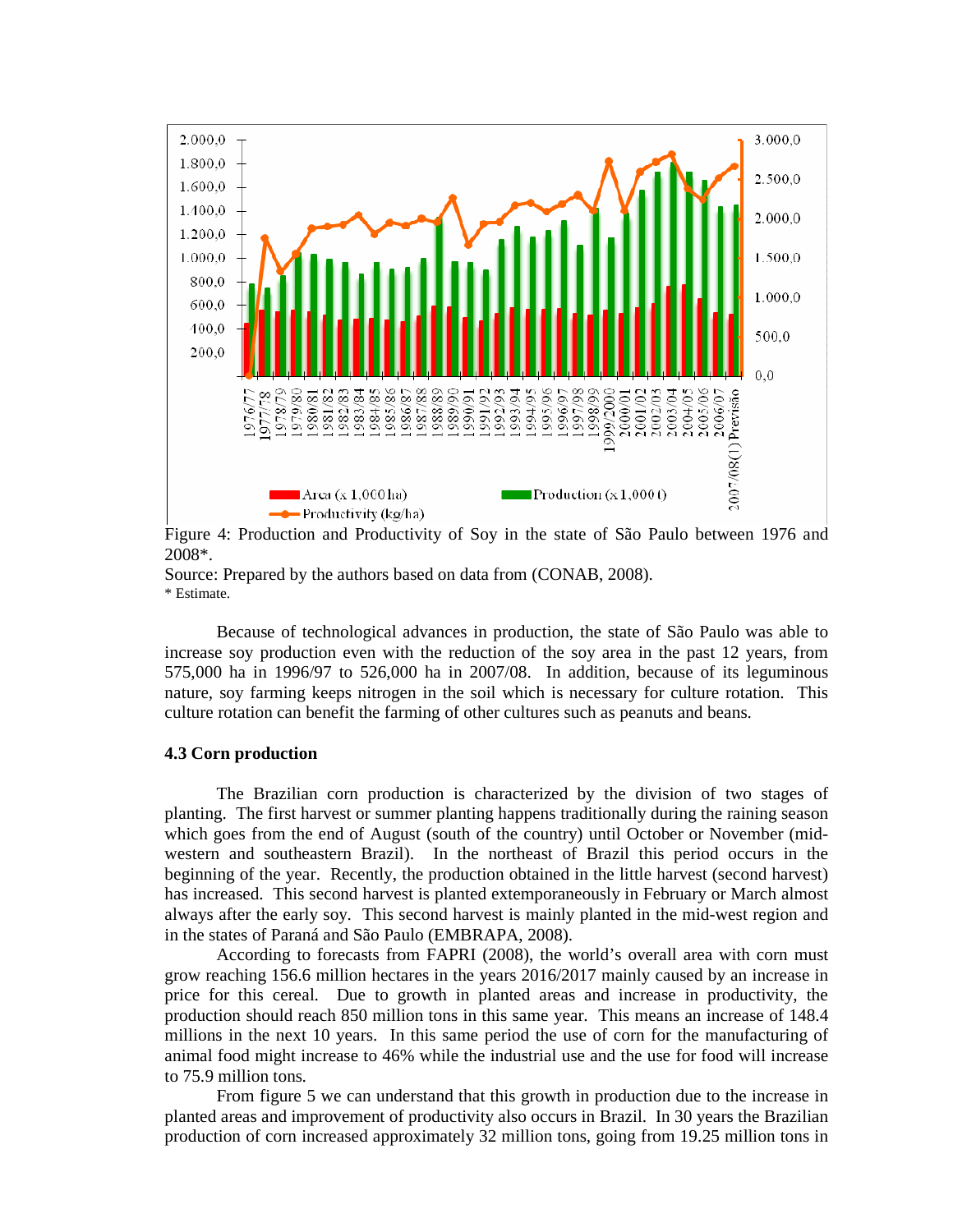1976/1977 to 51.36 million tons in 2006/2007. In the 2007/2008 harvest the production reached 56.23 million tons. Concerning planted areas, the total increase was 2.25 million hectares. It went from 11.8 million hectares in 1976/1977 to 14.04 million hectares in 2006/2007. These numbers show that the increase in production was due mainly because of the increase in productivity which went from 1.6 thousand kilos per hectare to 3.6 thousand kilos per hectare. This numbers were found considering an average of the two annual harvests.

The Brazilian productivity average for the first corn harvest is 4.050 kilos per hectare. It is still low compared to the Argentinean productivity average which is around 6.000 kilos per hectare and the North American average around 4.050 kilos per hectare. With the use of new technologies such as genetically modified varieties, Brazil can increase productivity in both first and second harvests.



Figure 5: Production and Productivity of Corn in Brazil between 1976 and 2008\*.

Source: Prepared by the authors based on data from (CONAB, 2008). \* Estimate.

In the next decade the forecasts signal growth for the Brazilian production of corn. In 2017/2018 the production will approximately be 64.1 million tons. From this total it is believed that approximately 48.6 million tons will be used for internal consumption and a surplus of approximately 12 million tons will be exported (MAPA, 2008).

Consequently, in 2017 Brazil will export almost double of the corn exported nowadays.

 Figure 6 shows the production, planted area and productivity of the corn culture in the state of São Paulo where corn competes with sugar cane. It can be observed that there was an increase in corn production from 2.5 million tons to approximately 4.2 million tons in the last decades. From the harvest of 2006/2007 to the harvest of 2007/2008 there was a 4.4% increase in tons while there was a decrease of 1.6% of planted area in the same period. Again, this shows that productivity is the biggest responsible for the growth in production in tons.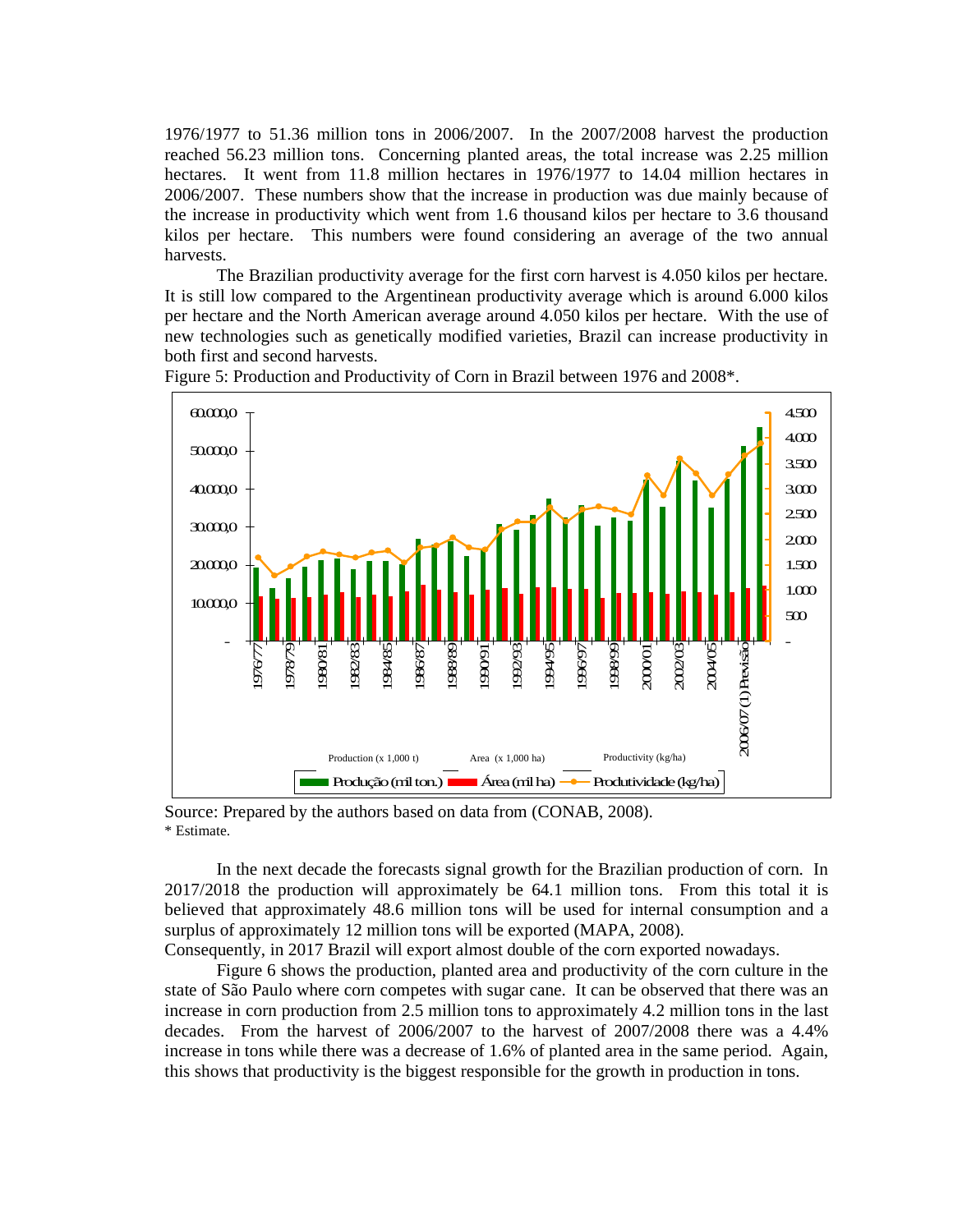

Figure 6: Production and Productivity of corn in the state of São Paulo between 1976 and 2008\*.

Source: Prepared by the authors based on data from (CONAB, 2008). \* Estimate.

 In the figure we can also notice that in the same state where the biggest sugar cane plantations exist, it is possible to grow other cultures such as corn. It is possible to sustain production creating new agricultural borders and increasing productivity using the latest technology.

## **4.4 Meat Production**

 In a world scenario where a raise in income and population growth has created competition among exporting countries, Brazil is the main producer and exporter of products of animal source. The Brazilian meat sector is one of the areas with the most dynamic technology and knowledge.

 According to Ministry of Development, Industry and International Commerce (MDIIC), currently Brazil is the biggest exporter of beef and poultry in the world and the fourth largest in pork. In 2007 Brazil reached a historical figure of US\$ 11 billions of meat export and was the second highest exported item only behind the soy complex. It is believed that meat export may soon become the leader in sales for the foreign market.

The export of meat has grown in the last years specially poultry and pork. There was also a growth in beef in the last year but at lower rates than the other types of meat. In 2016, the meat production in the world must reach 318.8 million tons. This number is 45.7 million tons more than in 2007. From these 328.8 million tons, 76.4 million will be beef, 129 million pork and 98.5 millions in poultry (MAPA, 2008).

According to FAPRI, in 2016 Brazil, Australia, India, Argentina and New Zealand will lead the exports for meat in the world. These countries will possess 93.8% of the exports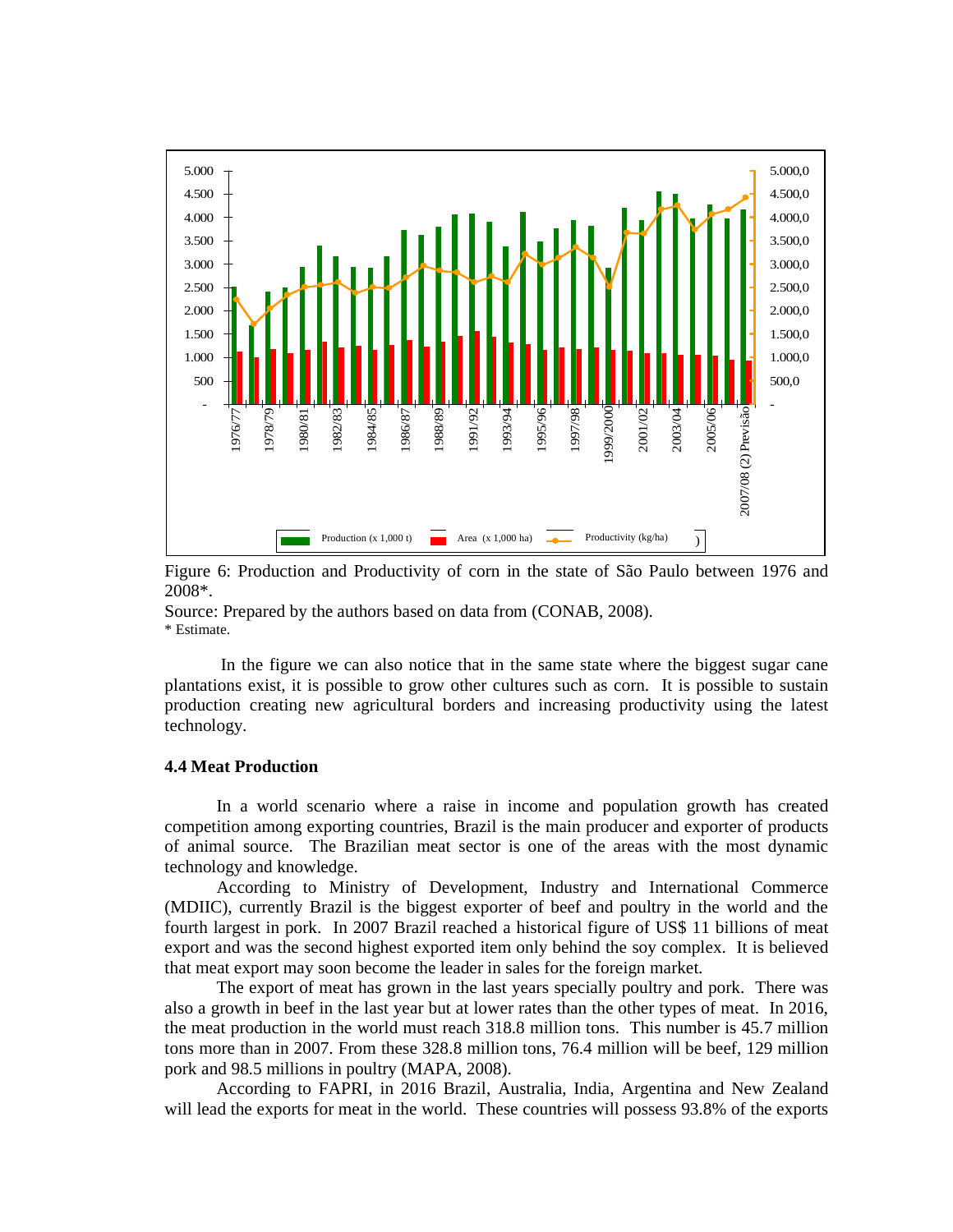of meat in the world. Among these countries Brazil will continue to be the biggest exporter with 39.2% or 2.840 thousand tons.

 For pork, it is estimated that in 2016 the biggest exporters will be the European Union, Canada, the United States and Brazil whereas for poultry the biggest exporters will be the United States and Brazil with 89.4% of the market (FAPRI).

 Figure 7 shows that in the last decade the growth in beef production in Brazil was 1.438.062 tons going from 6.688.072 tons in 1998 to 8.126.134 in 2007. In Brazil cattle farming is done mainly in pastures using the extensive system. Even though most of the Brazilian cattle are in other states, production in the state of São Paulo almost remained constant in the last decade. It went from 1.035.836 tons in 1998 to 948.956 tons in 2007.



Figure 7: Production of beef carcass equivalent in tons in the state of São Paulo and Brazil. Source: FNP, 2007.

In the case of beef, the relationship between food production and ethanol must be carefully analyzed. The average occupancy rate in Brazil is  $0.8 \text{ UA}^1/\text{ha}$  which is a very low average. This is due to the use of the extensive system and the little use of technology which is adopted in the country.

According to simulations performed by specialized consulting (SCOT, 2008), today the Brazilian herd is about 201 heads of cattle and it could easily reach 301.5 million heads only by incorporating new technology. Brazil could reach 1.2 AU/ha without the need of increasing pasture areas. With an average occupancy rate of 4 UA/ha, the Brazilian bovine herd would reach 1.02 billion heads and it could become the largest herd in the world. Thus, Brazil has the potential to supply the world's demand for meat without using new areas and not to mention increase occupancy rates even more with confinements.

 $\overline{a}$ 

 $<sup>1</sup>$  1 AU (Animal Unit): an animal unit is the same as 450 kilograms of live weight.</sup>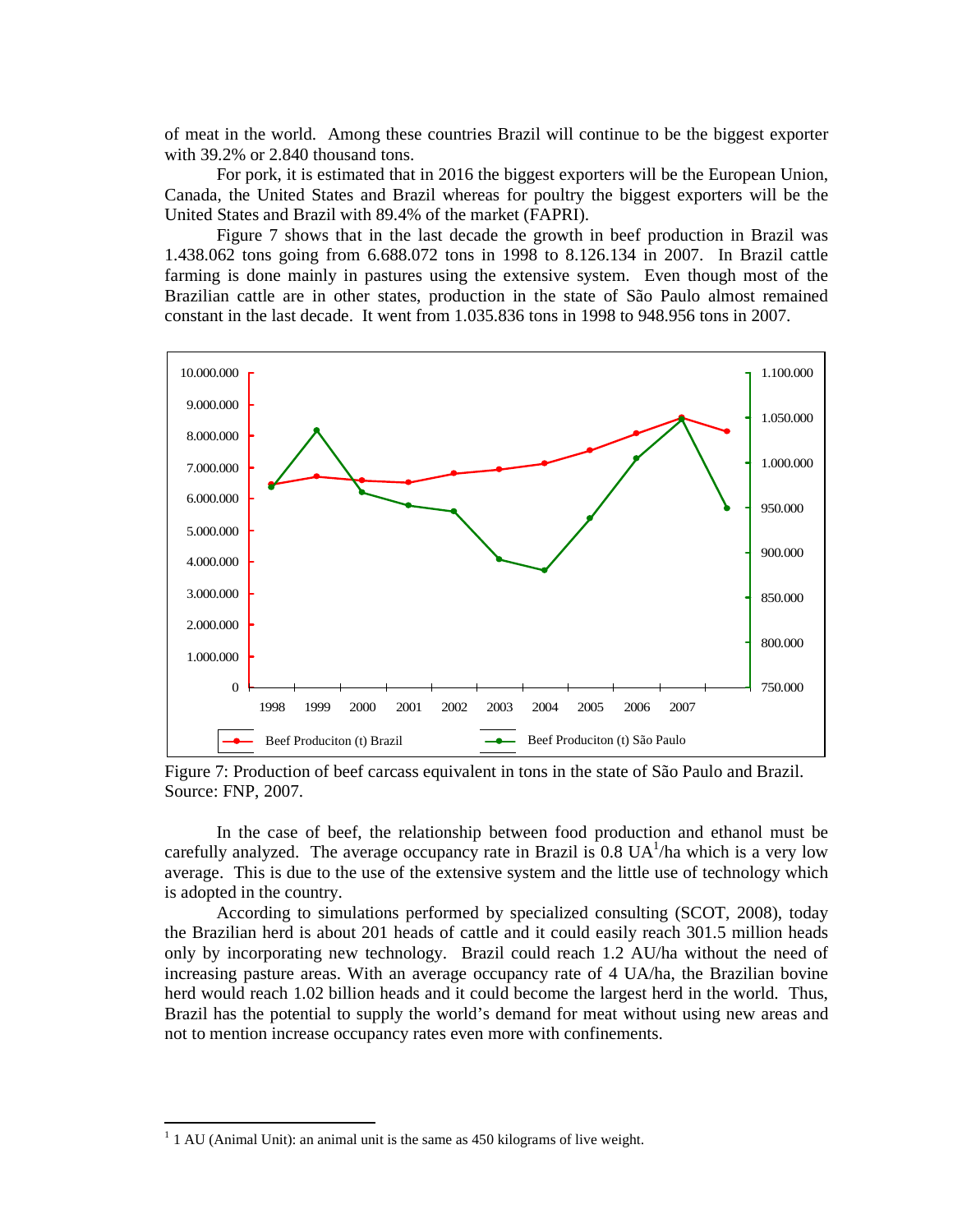The production forecasts for meat production in Brazil show that this sector will present intense dynamism in the next years. It is estimated that the poultry sector will have the biggest growth rate in the next decade and it will grow at a rate of 3.26% a year. The beef sector will follow the poultry sector with a rate of 2.48% a year. The sector of swine meat will grow at a rate of 1.86% a year which represents a relatively high value because it will be sufficient to supply internal demand and exceed for export.

These indexes show that even with the fear that the production of bioenergy could occupy the space used for the production of food, Brazil will continue to be one of the world's biggest suppliers with space for pastures and the production of grains for animal food.

## **5. CONCLUSION**

 This study evaluated the food production and the growth potential in productivity for specific products in Brazil. This analysis was performed with the goal of discussing the possibility for biofuel production and food production in Brazil because this has recently been a widely discussed topic in the last years.

In summary, the main conclusion of this study is that the discussion about the impact of ethanol production on food production in Brazil needs to be considered in terms of technological possibilities. Brazil has a big extension of incorrectly used land, damaged areas and areas with low productivity. Without deforestation, it is possible to increment food and biofuel production in the already existing areas. In order for this to happen, it is necessary to invest in the use of the already existing technologies which can increase productivity. This can be done increasing the occupancy rate (in beef cattle-raising), with the use of biotechnology (for grains and sugar cane), and irrigation among other kinds of technological techniques.

For the state of São Paulo some culture such as soy, beans and peanuts must co-exist with sugar cane because it is important for culture rotation and improvement of soil fertility. Also, sugar cane residues can be used as volume in bovine confining systems.

A food price inflation, which many specialists explained as being a clash between supply and demand, happened at the same time farmers were suffering with the prices paid for many agricultural commodities such as soy, corn, beans among others. It is believed that with the implementation of adequate public policies, it is possible for Brazil to have a competitive and simultaneous production of food and bioenergy. It is worth mentioning that sugar cane is responsible for only 1% of farmable land in the country.

This study is investigatory and it has its limitations. The main goal was to study historical series of some selected products and also study some possibilities to increase productivity. Certainly, other more profound and specific studies will analyze the competition between sugar cane and each product in an isolated way.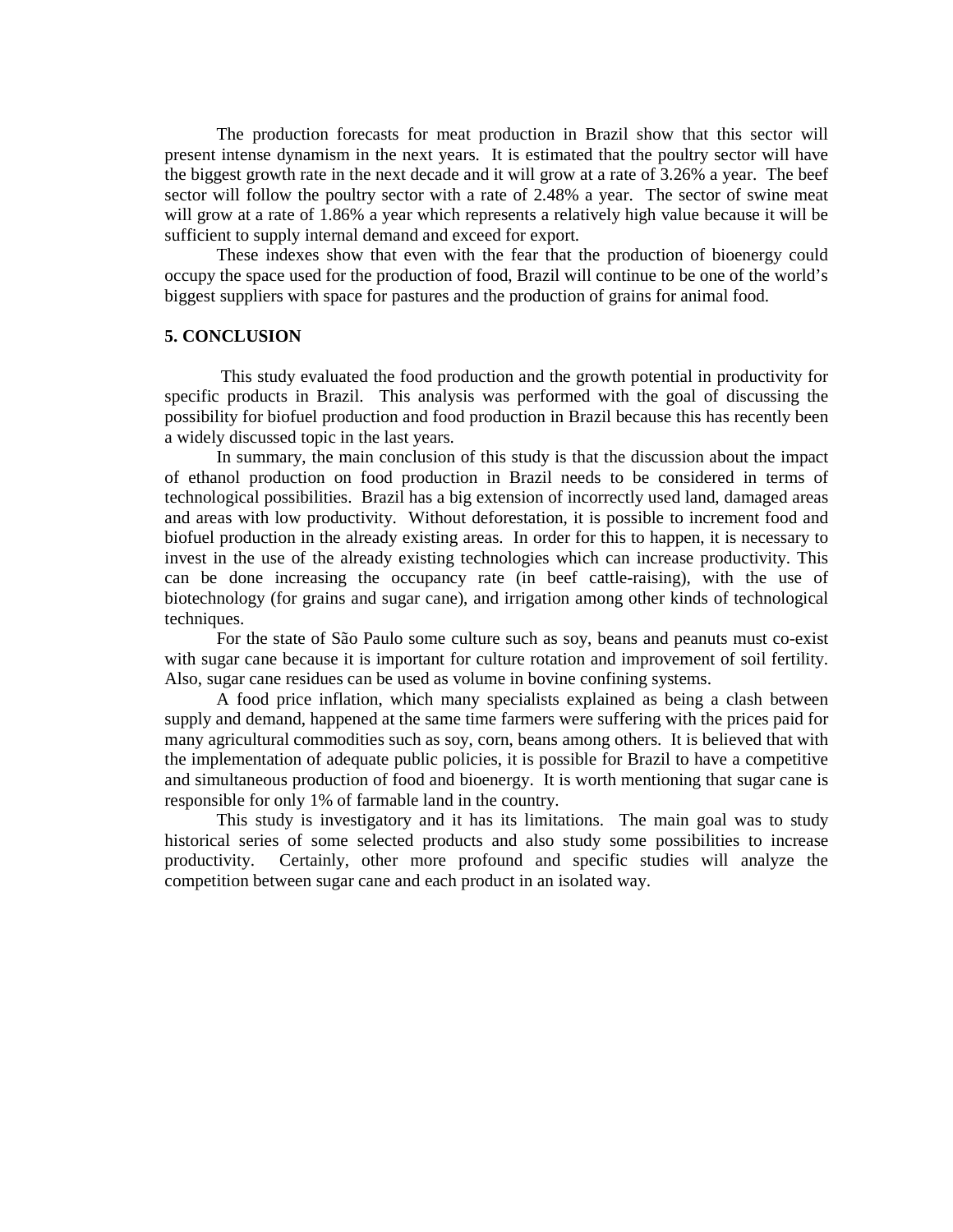# **BIBLIOGRAPHICAL REFERENCES**

ARAÚJO, M. J. **Fundamentos de Agronegócios.** 2. ed. São Paulo: Atlas, 2005. 155 p.

CARVALHO FILHO, J. J. **A produção de alimentos e o problema da segurança alimentar.** Available at: <http://www.scielo.br/scielo.php?pid=S0103- 40141995000200008&script=sci\_arttext&tlng=en>. Access in: 12 jun. 2008.

CIA. Central Intelligence Agency. Available at: https://www.cia.gov/library/publications/theworld-factbook/geos/xx.html. Acesso em: 27 mar. 2009.

CONAB. Companhia Nacional do Abastecimento. **Historical series**. Available at: <http://www.conab.gov.br/conabweb/>. Access in: 13 jun. 2008.

CONSEA. Conselho Nacional de Segurança Alimentar e Nutricional. **Exposição de Motivos.**  Available in: <https://www.planalto.gov.br/Consea/exec/index.cfm>. Access in: 25 jun. 2008.

EMBRAPA. **Cultivo de Milho**. Available in: <http://www.cnpms.embrapa.br/publicacoes/milho/index.htm/>. Acesso em: 23 jun. 2008.

FAPRI. Available at: <http://www.fapri.iastate.edu/>. Access in: 23 jun. 2008.

FNP. **Anualpec 2006**: Anuário da Pecuária Brasileira. São Paulo. AgraFNP. 2007. 369 p.

GALVÃO JUNIOR, P. **Um Ensaio Crítico Sobre a Pobreza: de Malthus a Sachs.**  Available in: <http://www.cofecon.org.br/>. Access in: 09 jun. 2008.

HENRIQUES, A. **Thomas Robert Malthus:** A Teoria Malthusiana. Available at: <http://www.miniweb.com.br/ciencias/artigos/Thomas\_Robert\_Malthus.pdf>. Acesso em: 02 jun. 2008.

HOFFMAN, R. **Pobreza, insegurança alimentar e desnutrição no Brasil.** Available at:  $\langle$ http://www.scielo.br/scielo.php?pid=S0103-40141995000200007&script=sci\_arttext/>. Access in: 12 jun. 2008.

IEA. Instituto de Economia Agrícola. Available at: <http://www.iea.sp.gov.br/out/index.php>. Access in: 15 abr. 2008.

JANK, M. S. **Cana-de-açúcar:** o novo paradigma da energia limpa e renovável. Available at: <www.unica.com.br/opiniao/show.asp?msgCode={388F00C1-93A1-4752-842F-DEE18769F62E}>. Access in: 25 jun. 2008.

MACHADO, L. **Grandes Economistas XIII: Malthus e o alerta demográfico**. Available at: <http://www.cofecon.org.br/>. Access in: 12 jun. 2008.

MALTHUS, T. R. **Ensaio sobre a População**. Tradução de: Antonio Alves Cury. São Paulo: Abril Cultural. 1983, 388 p. (Os Economistas). Título original: *An Essay on the Principle Population as it Affects the Future Improvement of Society, with Remarks on the Speculation of Mr. Godwin, Mr. Condorcet, and Other Writers.*

MAPA. Ministério da Agricultura, Pecuária e Abastecimento. **Projeções do Agronegócio:**  Mundial e Brasil. Disponível em: <http://www.agricultura.gov.br/>. Acesso em: 13 jun. 2008.

MARCONI, M. A.; LAKATOS, E. M. **Fundamentos de Metodologia Científica**. 6 ed. São Paulo: Atlas. 2007. 315 p.

MDIC. Ministério de Desenvolvimento, Indústria e Comércio Exterior. **A Cadeia Produtiva de Carnes.** Disponível em :